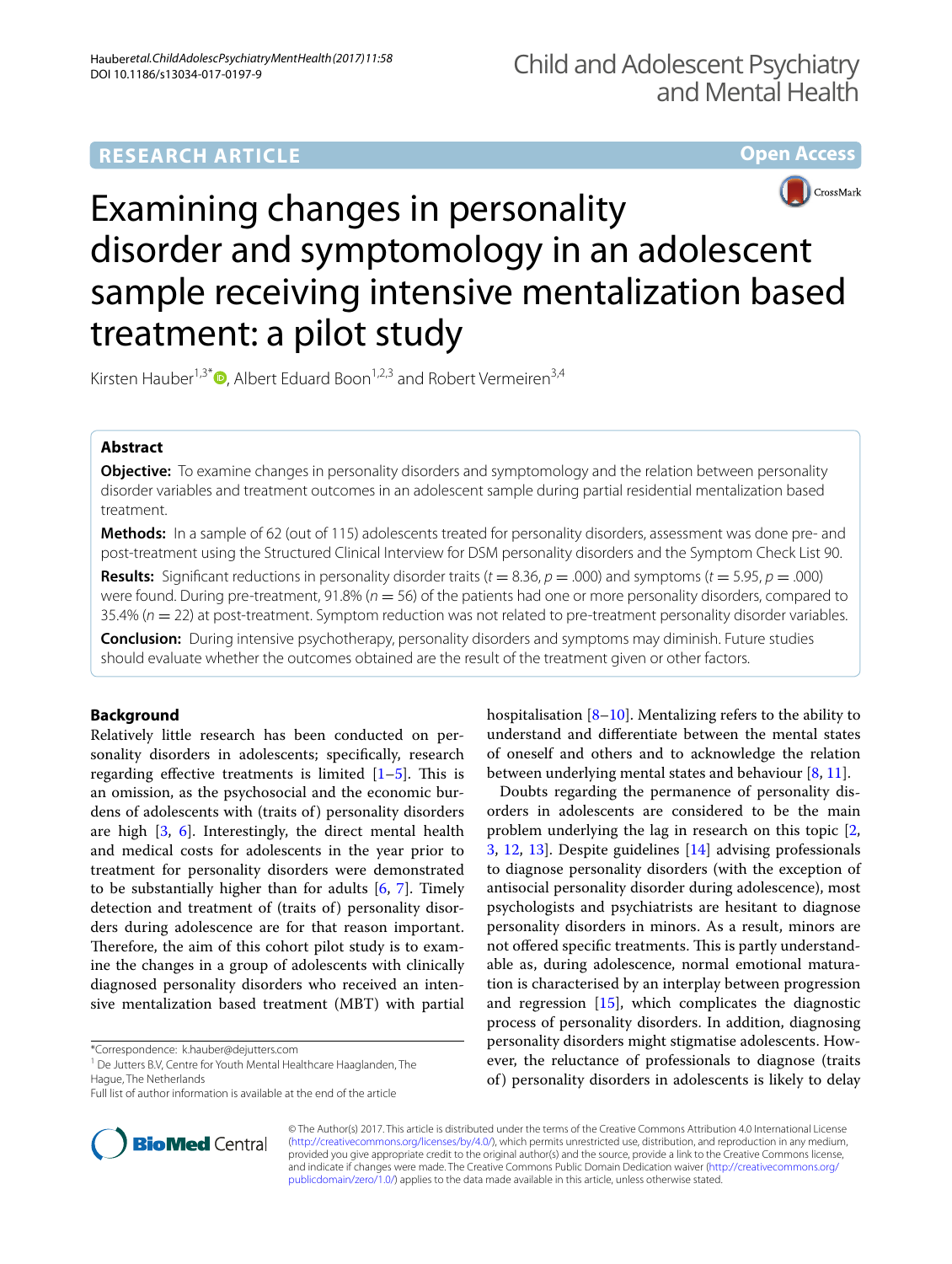research and thus the development of efective treatments for this group of patients.

According to current research, the primary information used to treat personality disorders in adolescents is based on randomised controlled trials of treatments developed for adults, mostly treatments for borderline personality disorder (BPD). The few studies that have been conducted on adolescents with (traits of) BPD have yielded mixed results. Two studies showed no advantages over treatment as usual [\[16,](#page-6-13) [17](#page-6-14)]; one study showed only a short term effect  $[18]$  $[18]$ ; while another found a better outcome compared to treatment as usual [\[19](#page-6-16)]. All treatments were associated with improvements over time, which may partially refect the natural course of BPD in adolescents. Whether existing adult treatment programmes are useful for adolescents with personality disorders other than BPD is mostly unknown, as research is scarce. One study investigated the treatment outcome of a 12 month inpatient psychotherapy intervention for adolescents with personality disorders. Only 51 patients of a total sample of 109 completed the research protocol, of whom 29% recovered fully in terms of the level of symptom severity, 12% improved, while 49% showed no signifcant change and 10% showed deterioration [\[20](#page-6-17)]. Furthermore, none of the specifc personality disorders or clusters of personality disorders (A, B, C and NOS) predicted treatment outcome. In conclusion, the results of the few studied treatments for adolescents with (traits of) personality disorders have shown mixed results; however, the most severe sample studied, the inpatient group, showed moderate results.

Difficulties in establishing randomised clinical trials (RCTs) in clinical practice—especially in a high risk adolescent sample with comorbidity—is another reason that potentially explains the scarcity of research in adolescents with personality disorders. Although RCTs are essential for studying the comparative efectiveness of treatments and have a high internal validity, trials dictate strict protocol adherence and often have a low external validity [\[21\]](#page-6-18). Furthermore, randomising carries ethical and practical ramifcations in a high risk adolescent group in need of an inpatient programme due to family dynamics, suicidal actions, self-injury and prolonged school absenteeism. Randomisation on the individual level within an inpatient treatment programme is even more intricate, as it implies training half of the treatment staf to follow a study protocol and compare the efect of their interventions with the efect of the interventions of the nontrained half. Moreover, as populations and circumstances difer signifcantly, the results of RCTs may have limited relevance to clinical practice. Therefore, nonrandomised evaluations of inpatient programmes focusing on external validity, in order to obtain generalisable knowledge of

the patient group and treatment evaluation, are needed. The transparent reporting of evaluations with nonrandomised designs (TREND) group [\[22\]](#page-6-19) has developed a 22 items checklist to improve the reporting standards of nonrandomised evaluations of behavioural and public health interventions.

In this study, we provide treatment evaluation data following the TREND guidelines [[22](#page-6-19)] from a prospective pilot study of 115 adolescents with clinically diagnosed personality disorders, of whom 62 (54%) completed the treatment protocol and flled out questionnaires during pre- and post-treatment. This group received intensive MBT with partial hospitalisation  $[8-10]$  $[8-10]$  $[8-10]$ . The external validity is tested. Furthermore, the predictive power of personality disorder variables on treatment outcomes concerning symptomology is explored.

# **Methods**

#### **Setting**

The present study was conducted from January 2008 until December 2014 at a residential psychotherapeutic institution for adolescents in the urban area of The Hague in the Netherlands. This facility offers a 5 days a week intensive MBT with partial hospitalisation for adolescents between the ages of 16 and 23 years with personality disorders. This structured and integrative psychodynamic group psychotherapy programme is manualised, adapted to adolescents  $[8-10]$  $[8-10]$  and facilitated by a multidisciplinary team trained in MBT. The major difference with the MBT programme for adolescents in England [[19](#page-6-16)] is the psychodynamic group psychotherapy approach. The mentalizing focus of the diferent therapies in the programme is on the adolescent's subjective experience of himself or herself and others and on the relationships with the group members and therapists. The programme offers weekly verbal and non-verbal group psychotherapies, such as group psychotherapy, art therapy and psychodrama therapy, in combination with individual and family psychotherapy. The average duration of treatment is 1 year with a maximum of 18 months. Commonly, the treatment starts with hospitalisation and continues as day treatment later on during the programme. Medication is prescribed if necessary by a psychiatrist working in the therapy programme, according to protocol. Referrals come non-systematically from other mental health professionals from within and outside our mental health care institution.

# **Subjects**

In total, 115 adolescents with clinically diagnosed personality disorders were studied with a mean age at the start of treatment of 18.2 ( $SD = 1.6$ , range  $= 15-22$ ; females 80.9%). Most of the participants had other comorbid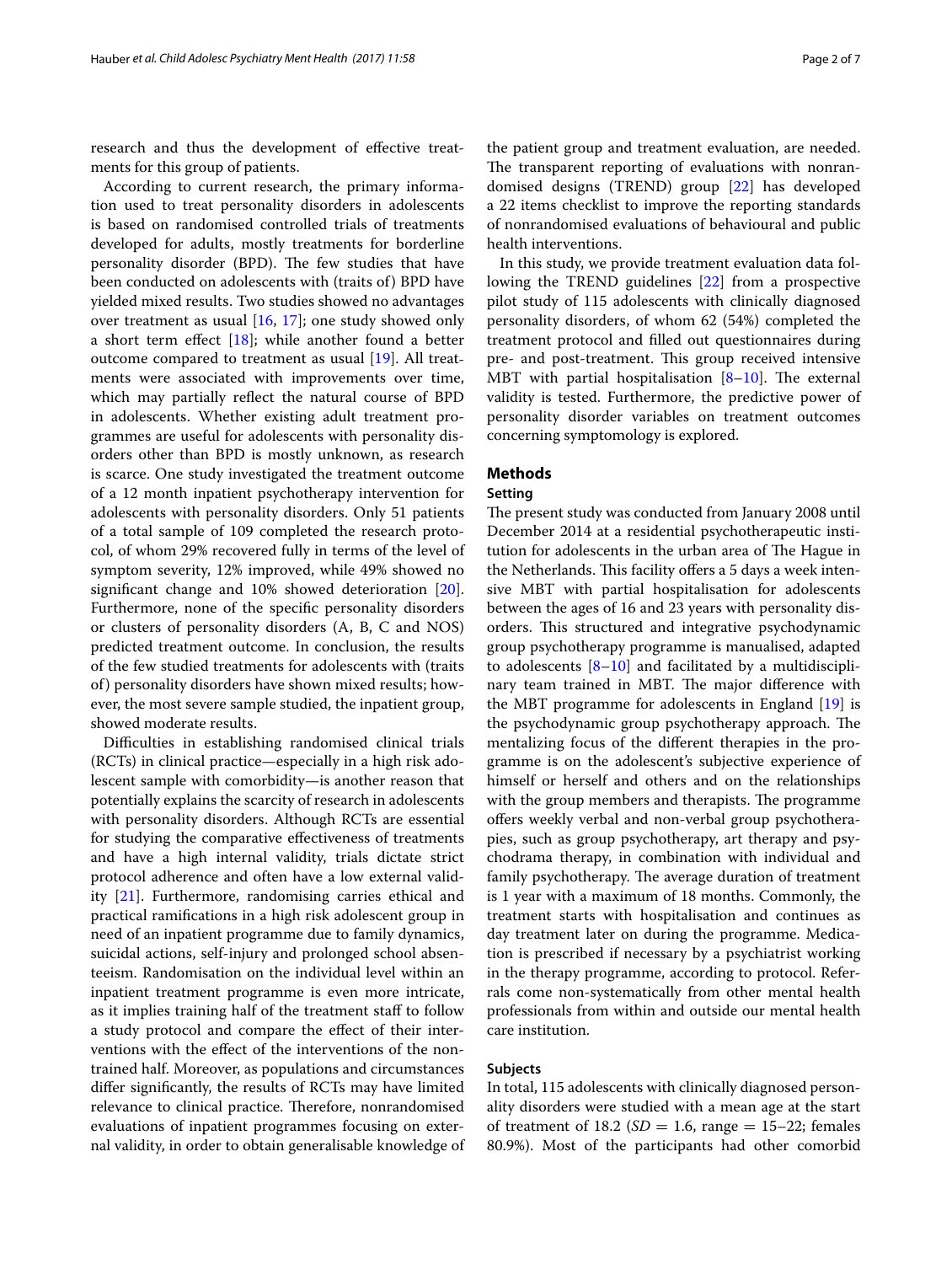axis-I disorders (mood disorder 58%; anxiety disorder, including PTSD 31%; eating disorder 13%; ADHD 8%; substance dependence 7%; dissociative disorder 3%; and obsessive compulsive disorder 2%). The average duration of treatment was 277.8 days (*SD* = 166.1, range = 3–549), with an average of 186.1 days  $(SD = 146.1)$  of hospitalisation. Intelligence was estimated based on the level of education and was average to above average. All patients followed the treatment on a voluntary basis and were fuent in the Dutch language.

Of the 115 adolescents who were included in this study, 13 were considered treatment dropouts because they withdrew or were sent away before their treatment duration exceed the diagnostic phase of 2 months  $(61 \text{ days})$   $[23, 24]$  $[23, 24]$  $[23, 24]$ . These 13 dropouts did not differ signifcantly from the rest in age, gender or severity of symptoms or personality disorders. The remaining sample consisted of 102 respondents, with 83 females (81.4%) and 19 males (18.6%). While all were assessed by the SCID-II interview initially, only 62 (60.8%) posttreatment SCID-II interviews were administered. One adolescent did not complete the SCID-II interview at pre-treatment but did at post-treatment. The average duration of treatment of adolescents who only participated in a pre-treatment SCID-II interview was shorter  $(202.1 \text{ days}; SD = 115.2, 61-526)$ , with an average of 146.4 ( $SD = 124.9$ , 0–20) days of hospitalisation, compared to those who also participated in a post-treatment SCID-II interview (378.6 days; *SD* = 126.0, 120–549), with an average of 246.0 (*SD* = 139.4, 0–547) days of hospitalisation ( $p = 0.000$ ;  $t = 7.406$ ). Of the respondents who only participated in a pre-treatment SCID-II interview, 43% completed the treatment according to protocol, as compared to 92% of the adolescents who also participated in a post-treatment SCID-II interview. The number and type of personality disorders did not difer between these groups. Missing post-treatment research data was caused by respondents who failed to complete the set of web-based questionnaires during post-treatment or repeatedly failed to show up at the fnal SCID-II interview appointment.

#### **Measures**

The participating adolescents completed a set of webbased questionnaires at the beginning and end of treatment, including the Dutch Questionnaire for Personality Characteristics (Vragenlijst voor Kenmerken van de Persoonlijkheid) (VKP) [[25\]](#page-6-22) and the Symptom Check List 90 (SCL-90) [\[26](#page-6-23), [27](#page-6-24)]. Subjects were interviewed using the Structured Clinical Interview for DSM personality disorders (SCID-II) [[28\]](#page-6-25).

# *VKP*

The VKP is a questionnaire consisting of 197 questions with the answer categories 'true' or 'false'; its purpose is to screen for personality disorders according to the DSM-IV. The VKP is known for its high sensitivity and low specificity [\[25](#page-6-22)] and is recommended [[29](#page-6-26), [30\]](#page-6-27) as a preassessment instrument before administering the Dutch version of the SCID-II. Presumed and certain indications of a personality disorder on the VKP indicate which SCID-II personality disorder sections should be applied. The test–retest reliability (Cohen's Kappa) of the VKP on categorical diagnoses was moderate  $(k = .40)$  [[25\]](#page-6-22).

#### *SCL‑90*

An authorised Dutch version of the SCL-90 [\[26\]](#page-6-23) is a questionnaire consisting of 90 questions with a 5-point rating scale (ranging from 1 'not at all' to 5 'extreme'). This questionnaire assesses general psychological distress and specifc primary psychological symptoms of distress. Outcome scores are divided into nine symptom subscales: anxiety; agoraphobia; depression; somatisation; insufficient thinking and handling; distrust and interpersonal sensitivity; hostility; sleeping disorders; and a rest subscale. The total score (range 90–450) is calculated by adding the scores of the subscales. The test-retest reliability was reasonable to good ( $k = .62$  to .91) [\[26](#page-6-23)].

# *SCID‑II*

The SCID-II  $[28]$  $[28]$  $[28]$  is a semi-structured interview consisting of 134 questions. The purpose of this interview is to establish the ten DSM-IV personality disorders, and depressive and passive-aggressive personality disorders. In line with the DSM-IV criteria, the depressive and passive-aggressive personality disorders are covered by the 'personality disorder not otherwise specified' (NOS). The language and diagnostic coverage make the SCID-II most appropriate for adults (age 18 or over), while with slight modifcation it can be used for younger adolescents [\[28](#page-6-25)]. Only the sections that were indicated by the outcome of the VKP were applied in the clinical interview. The SCID-II was administered by trained psychologists. The inter-rater reliability (Cohen's Kappa) of the SCID-II for categorical diagnoses was reasonable to good  $(k=.61-$ 1.00) [[31\]](#page-6-28), and the test–retest reliability was also reasonable to good ( $k = .63$ ) [[32\]](#page-6-29).

# **Procedures**

From 2008, 115 newly admitted patients were asked to participate in the study. The data of patients ending treatment before the end of 2014 were used. Following a verbal description of the treatment protocol to the subjects, written informed consent was obtained according to legislation, the institution's policy and the Dutch law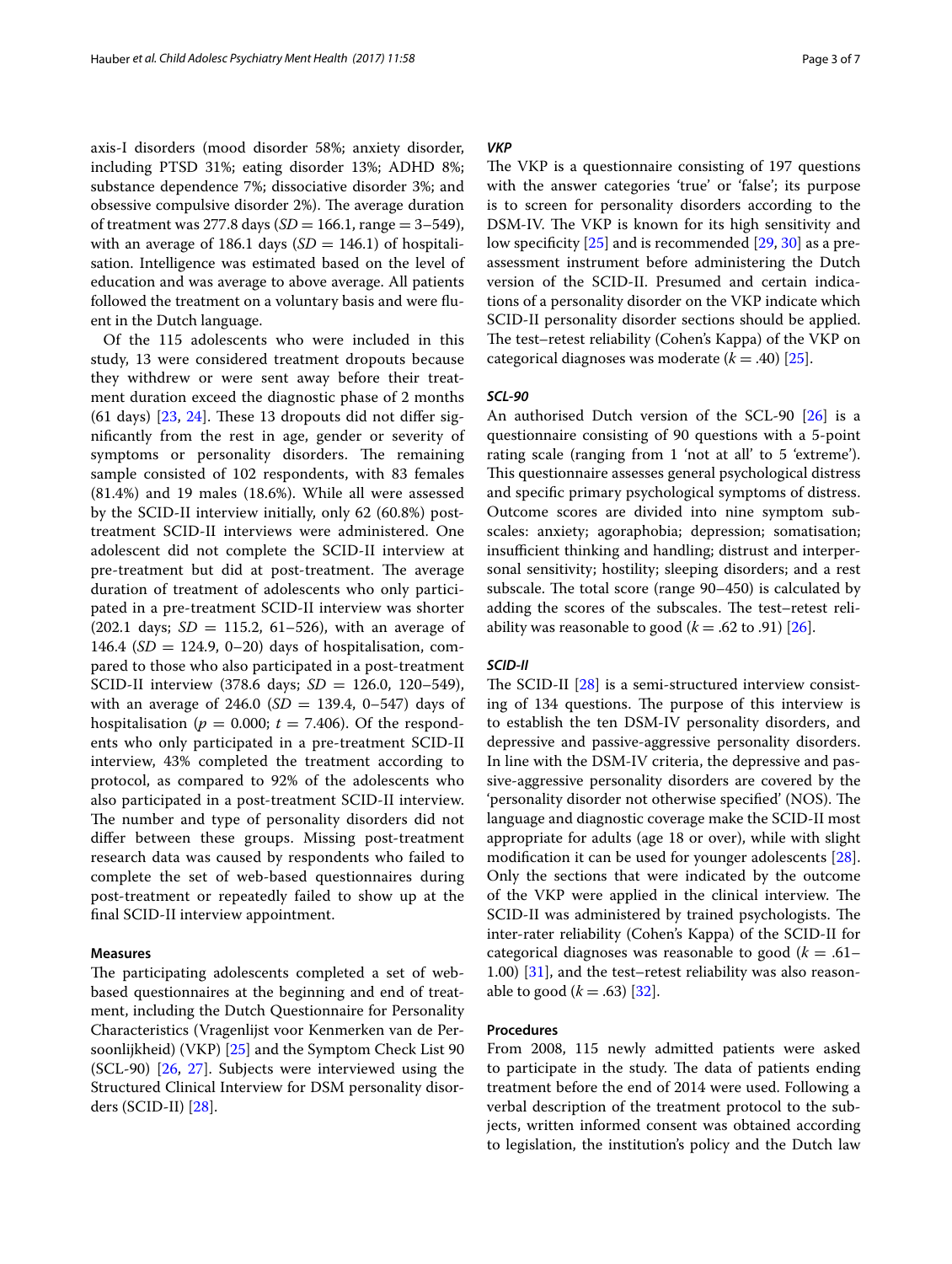[[33\]](#page-6-30). All patients ( $N = 115$ ) agreed to participate and, in accordance with the institutional policy, they participated without receiving incentives or rewards. All procedures in this study were in accordance with the 1964 Declaration of Helsinki and its later amendments or comparable ethical standards. According to the treatment protocol, the patients completed a set of web-based questionnaires, including the VKP and the SCL-90 during the frst and last weeks of treatment. The participants filled out the questionnaires by themselves and were not aware of the study's objective.

# **Statistical analysis**

All analyses were performed using the Statistical Package for the Social Sciences, version 20.0 [\[34\]](#page-6-31). A Wilcoxon Signed-Rank Test was performed between the number of pre-treatment SCID-II personality disorders and the number of post-treatment SCID-II personality disorders. To compare the total score on the SCL-90 across the number of SCID-II personality disorders at pre- and post-treatment an ANOVA was used. A Pearson correlation test was performed to compare the length of treatment with changes in the SCL-90 and paired *t* test were performed to compare the SCL-90 and number of SCID- II personality disorders between two groups based on length of treatment. A linear regression analysis was used to explore the relationship between the predictor variables (VKP, SCID-II scales) at  $t - 1$  and the SCL-90 outcome at post-treatment.

# **Results**

### **Pre‑ and post‑treatment personality disorders SCID‑II**

In Table [1](#page-3-0), the number of patients who met the criteria for a personality disorder according to the VKP and the SCID-II at pre- and post-treatment are shown.

When comparing the number of pre-treatment versus post-treatment SCID-II personality disorders, a significant decrease was found  $(t - 1; M = 1.42, SD = 1.21,$ range 0–4; *t* − *2*: *M* = 0.48, *SD* = 0.78, range 0–4; *z* = 5.76,  $p = .000$ ). The effect size for this analysis ( $d = 0.92, 95\%$ CI [0.77–1.26]) was found to exceed Cohen's (1988) convention for a large effect  $(d = .80)$ . At pre-treatment, 91.8% ( $n = 56$ ) of the patients had one or more personality disorders, compared to 35.4% at post-treatment  $(n = 22)$ . The majority, 74.1%  $(n = 46)$  of patients, showed a decrease in the number of SCID-II personality disorders at the end of treatment; 19.4% ( $n = 12$ ) retained the same number; and  $6.5\%$  ( $n = 4$ ) had more personality disorders at the end of the treatment. Although clinical judgment indicated a personality disorder, at the start of treatment, six (9.6%) patients were free of any personality disorder on the SCID-II. One adolescent out of the six deteriorated to having one SCID-II personality disorder at the end.

## **Pre‑ and post‑treatment personality disorders and SCL‑90**

Of the 62 adolescents who participated in pre- and posttreatment SCID-II interviews, 56 (90.3%) completed the SCL-90 at both points in time. A signifcant symptom reduction was observed ( $t = 5.95$ ,  $p = .000$ ). The

|                         | $t-1$          |      |                |      | $t-2$          |      |              |      |
|-------------------------|----------------|------|----------------|------|----------------|------|--------------|------|
|                         | VKP*           |      | SCID-II        |      | VKP*           |      | SCID-II      |      |
|                         | N              | %    | N              | %    | N              | %    | N            | $\%$ |
| No PD                   | 3              | 4.8  | 6              | 9.7  | 15             | 24.2 | 40           | 64.5 |
| Paranoid PD             | 31             | 50.0 | 13             | 20.9 | 11             | 17.7 | 5            | 8.1  |
| Schizoid PD             | 11             | 17.7 | $\overline{2}$ | 3.2  | 3              | 4.8  | $\mathbf{0}$ | 0.0  |
| Schizotypal PD          | 12             | 19.4 | 0              | 0.0  |                | 1.6  | $\mathbf{0}$ | 0.0  |
| Antisocial PD           | 6              | 9.7  |                | 1.6  |                | 1.6  | 0            | 0.0  |
| Borderline PD           | 18             | 29.0 | 23             | 37.1 | 5              | 8.1  | 7            | 11.3 |
| Histrionic PD           | $\overline{4}$ | 6.4  | $\mathbf{0}$   | 0.0  | 2              | 3.2  | $\mathbf{0}$ | 0.0  |
| Narcissistic PD         |                | 1.6  | $\overline{0}$ | 0.0  | $\mathbf 0$    | 0.0  | $\mathbf 0$  | 0.0  |
| Avoidant PD             | 41             | 66.1 | 34             | 54.8 | 19             | 30.6 | 11           | 17.7 |
| Dependant PD            | 19             | 30.7 | 3              | 4.8  | 6              | 9.7  |              | 1.6  |
| Obsessive compulsive PD | 15             | 24.2 | 8              | 12.9 | 5              | 8.1  | 3            | 4.8  |
| Depressive PD           | 32             | 51.6 | 29             | 46.8 | 8              | 12.9 | 9            | 14.5 |
| Passive aggressive PD   | 5              | 8.1  | $\overline{2}$ | 3.2  | $\overline{2}$ | 3.2  | $\Omega$     | 0.0  |
| PD NOS                  |                |      | $\overline{2}$ | 3.2  |                |      |              | 1.6  |

<span id="page-3-0"></span>**Table 1 Number of patients with personality disorders according to the VKP and the SCID-II at** *t* **− 1 and** *t* **− 2 (N = 62)**

*PD* personality disorder

\* Certain indications of a personality disorder according to the VKP. The presumed indications of a personality disorder according to the VKP were left out of this table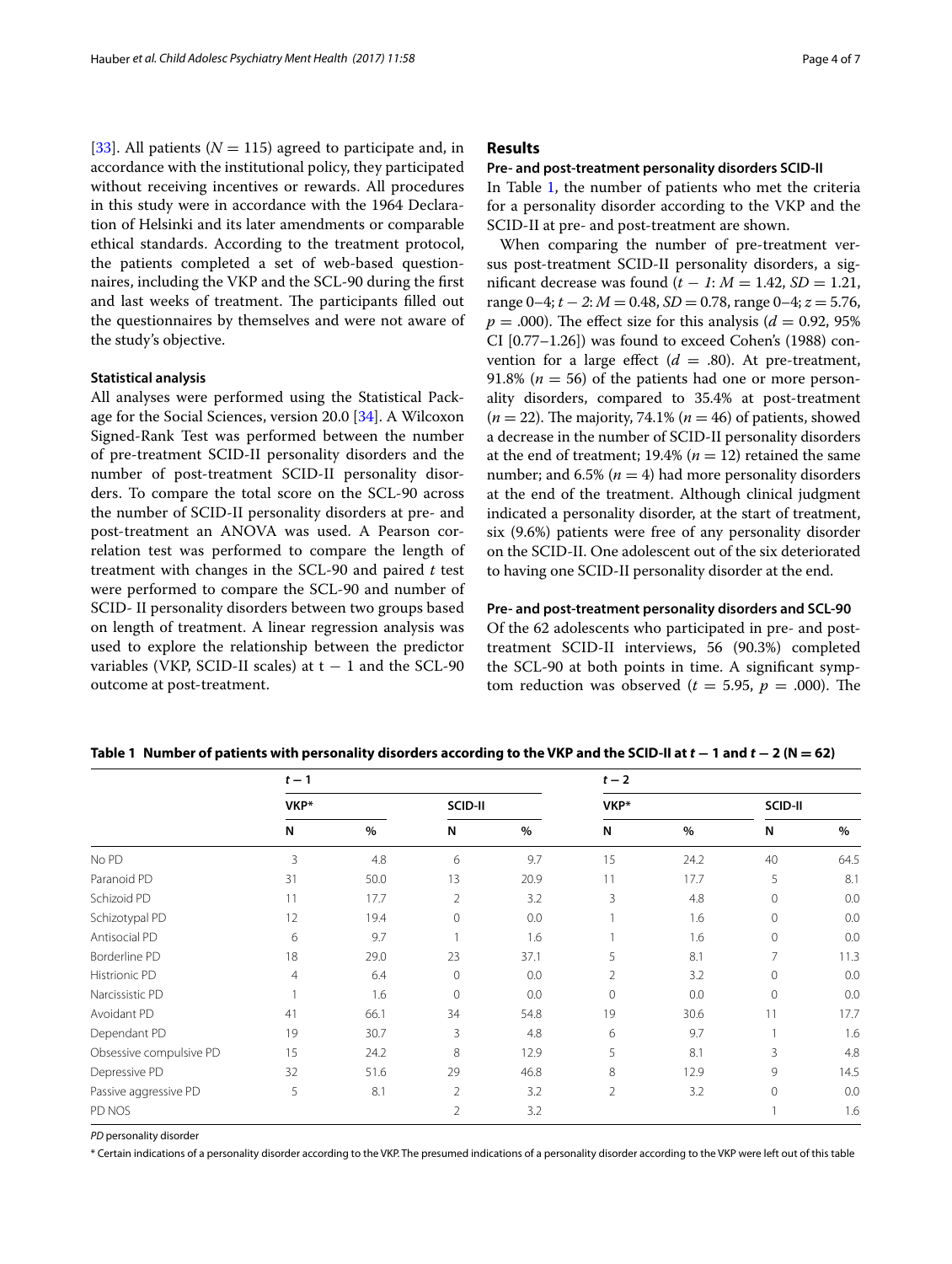mean t − 1 total score of 241.0 (*SD* = 51.8) on the SCL-90 declined to 189.8 (*SD* = 64.8) at t − 2 (*d* = .87, 95% CI [33.9–68.4]). A signifcant correlation was found at pre- and post-treatment between the number of SCID-II personality disorders and the total score on the SCL-90 (*t* − *1: N* = 61, *F* = 4.71, *p* = .005; *t* − *2: N* = 57,  $F = 10.64, p = .000$  (Fig. [1\)](#page-4-0).

The group with one or more SCID-II personality disorders  $(n = 51)$  differed significantly on the total SCL-90 score between pre-  $(247.73, SD = 47.38)$  and post-treatment (191.92, *SD* = 63.77; *t* = 6.29, *p* = .000, *d* = .87, 95% CI [35.9–68.7]). Moreover, the separate groups of SCID-II personality disorders reported signifcantly fewer symptoms at post-treatment in comparison to their initial levels (Table [2\)](#page-4-1). The group without SCID-II personality disorders at the start of treatment reported fewer symptoms both pre- and post-treatment in comparison to the SCID-II groups, and it showed no symptom decrease ( $n = 5$ ,  $t - 1$ : 172.20, *SD* = 48.90; *t* − *2*: 168.20, *SD* = 78.84, *t* = 0.15, *p* = .891, *d* = .06, 95% CI [− 72.2 to 80.2]).

# **Length of treatment and changes in the SCL‑90 and the SCID‑II**

No signifcant correlation was found between the length of treatment and symptom reduction on the total SCL-90



 $(r = 0.168; n = 64; p = .184)$ . The total group was divided in three groups based on length of treatment, resulting in a less than 234 days group ( $N = 8$ ), a 235–364 days group  $(N = 22)$  and a more than 365 days group  $(N = 32)$ . The less than 234 days group ( $N = 8$ ) was to small for analyses and had to be excluded. The two remaining groups based on length of treatment, the 235–364 days group and the more than 365 days group, were compared by using the total SCL-90 scores and the number of SCID-II personality disorders at the beginning and the end of treatment. The 235–364 days group (symptoms:  $n = 23$ ,  $t - 1$ : 233.00, *SD* = 47.76; *t* − *2*: 190.87, *SD* = 61.44, *t* = 3.68, *p* = .001, *d* = .77; personality disorders: *n* = 22, *t* − *1*: 1.73, *SD* = 1.03; *t* − *2*: .59, *SD* = .73, *t* = 4.74, *p* = .000,  $d = 1.28$ ) and the more than 365 days (symptoms:  $n = 31$ , *t* − *1*: 247.45, *SD* = 55.16; *t* − *2*: 183.84, *SD* = 64.21,  $t = 5.15$ ,  $p = .000$ ,  $d = 1.06$ ; personality disorders: *n* = 32, *t* − *1*: 1.97, *SD* = 1.23; *t* − *2*: .63, *SD* = 1.16,  $t = 6.29$ ,  $p = .000$ ,  $d = 1.12$ ) showed approximately equal symptom and number of personality disorders reduction. No signifcant diferences were found between the two length of treatment groups on the diferent SCID-II personality disorders.

# **Predictive value of personality disorder variables on treatment outcome**

The scales of the pre-treatment VKP and pre-treatment SCID-II were entered in a logistic regression with age, gender and duration of treatment as control variables and SCL-90 outcome as a dependent variable. None of the independent variables contributed signifcantly to the outcome.

# **Discussion**

Our pilot study indicates that, during intensive psychotherapeutic treatment including partial hospitalisation, the number of personality disorders and symptoms may decrease substantially. At the end of the treatment, approximately three quarters of the participants showed a lower number of personality disorders, while two-thirds

<span id="page-4-1"></span><span id="page-4-0"></span>**Table 2 Comparison of the number of personality disorders at the start with the total SCL-90 score pre- and post-treatment**

| Number of personality disorders at $t - 1$ | n  | <b>Total SCL-90 score</b> |       |        |       |      |      |  |
|--------------------------------------------|----|---------------------------|-------|--------|-------|------|------|--|
|                                            |    | $t-1$                     |       | $t-2$  |       |      | р    |  |
|                                            |    | Mean                      | SD    | Mean   | SD    |      |      |  |
| 0                                          |    | 172.20                    | 48.90 | 168.20 | 78.84 | 0.15 | .891 |  |
|                                            | 29 | 240.31                    | 51.39 | 187.07 | 60.05 | 4.27 | .000 |  |
|                                            | 16 | 255.25                    | 40.39 | 198.25 | 70.18 | 3.61 | .003 |  |
| >2                                         | 6  | 263.50                    | 44.38 | 198.50 | 73.40 | 3.04 | .029 |  |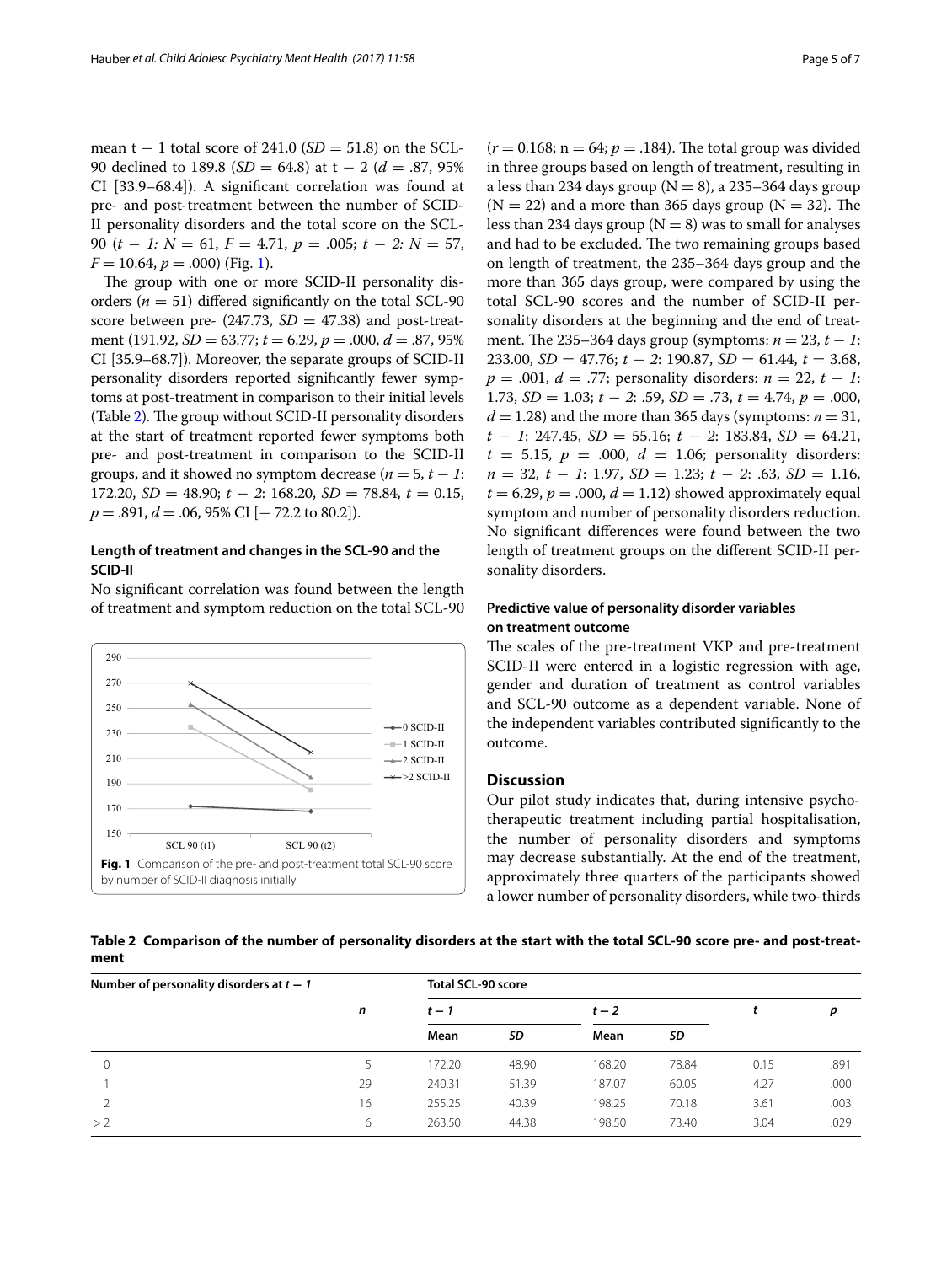did not meet the SCID-II criteria for a personality disorder after treatment any longer. However, a large part of the sample was not assessed at the end of the treatment. Since this cohort study was not randomised, it is not possible to draw conclusions about the direct efect of the treatment itself. Furthermore, symptom reduction could not be predicted by pre-treatment personality disorder variables. Nevertheless, this pilot study suggests that personality disorders in adolescents can diminish during intensive psychotherapy.

It is of substantial clinical interest to examine whether the positive outcome obtained in the part of the sample that completed measurements at  $t - 1$  and  $t - 2$  was the result of the provided treatment or other factors. Age-related development or the social support of family and friends [[35](#page-6-32)] may partly have been responsible for the decrease in symptoms and personality pathology. Nevertheless, if the treatment afected the outcome, focus should be placed on examining which element of the treatment caused these improvements. A hypothesis is that working in a group with a group psychodynamic approach is especially relevant for adolescents [\[36](#page-6-33)]. In combination with MBT  $[8-10]$  $[8-10]$  and the focus on the relationships with group members and therapists, this may have stimulated a positive outcome. Future research directions should focus on the role of treatment groups for adolescents with personality disorders in treatment outcomes.

Moreover, the duration of the partial hospitalisation may be a factor of particular relevance. The treatment lasted relatively long, and efects of time cannot be ruled out without a control group. The effectiveness of approximately 5 months inpatient psychotherapeutic treatment was described as optimal for adults with cluster B personality disorders [\[37](#page-6-34)], cluster C personality disorders [[38\]](#page-6-35) and with personality disorders not otherwise specifed [[39\]](#page-6-36), in comparison to longer inpatient psychotherapeutic treatment. Currently, the maximum duration of partial hospitalisation is set at 6 months. Future research should examine whether there is a general optimal duration of hospitalisation for an intensive group psychotherapy programme for adolescents with personality disorders or the variables a personal optimal length depends on.

Considering our results, the question is whether adolescents with personality disorders are more capable of change than adults with similar problems, as our study found larger changes than those observed in most adult studies. Developmental change may have played a role, as it is known that adolescents become more capable of regulating emotions and behaviour over time. Adolescence may be a developmental phase in which opportunities for change in personality pathology are greater, under the right conditions, than in adulthood. Furthermore, clinical impression suggests that joint problem defnition between parents and adolescents, willingness to change and parental support, together with a relatively stable and safe home environment, are crucial to the treatment's success. These factors may be of less crucial importance in adults. If parents are not able to refect on family dynamics and are critical towards treatment ofers, the treatment has fewer chances of success. Unfortunately, in this study no data were collected regarding the role of parents. Future research should examine the efect of the role of parents on the treatment outcome in adolescents with personality disorders.

It is necessary to discuss the strengths and limitations of this study. One strength was the inclusion of a high risk adolescent sample with comorbidity that is rarely examined. The first limitation is that only part of the patients that were included in this study could be followed from the start until the end of treatment. Information about the patients we did not follow is scarce. Initially, however, these patients did not difer in number and type of personality disorders. The shorter duration of treatment suggests that this group either profted less from treatment than those who completed it or improved enough so as not wish to continue treatment. In this study, possible causal mechanisms for the premature termination of therapy amongst adolescents with personality disorders remained unclear. The second shortcoming of this study was that the Axis I disorders were left out due to the practical consideration of not overloading patients with assessment instruments. Finally, the third limitation is that, due to the research design, the extent to which treatment played a role in the positive outcome and which parts of the programme may have contributed remains unknown.

Research on the outcome of treatment for adolescents with personality disorders other than borderline personality disorder or a combination of personality disorders is scarce [\[5\]](#page-6-1). Examining the specifc mechanisms of change in the diferent treatments for adolescents with personality disorders is thus important. The treatment examined in this pilot study is promising, although essential questions remain unanswered. Replication is necessary in order to determine whether the results were based on coincidence or not.

#### **Authors' contributions**

KH performed the data collection and wrote the manuscript; AB contributed to the design of the research project, performed the statistical analyses in the study and revised the manuscript; RV oversaw the research project and reviewed the manuscript. All authors read and approved the fnal manuscript.

#### **Author details**

<sup>1</sup> De Jutters B.V. Centre for Youth Mental Healthcare Haaglanden. The Hague, The Netherlands.<sup>2</sup> Lucertis, Child and Adolescent Psychiatry Rotterdam, Rotterdam, The Netherlands. 3 Department of Child and Adolescent Psychiatry,